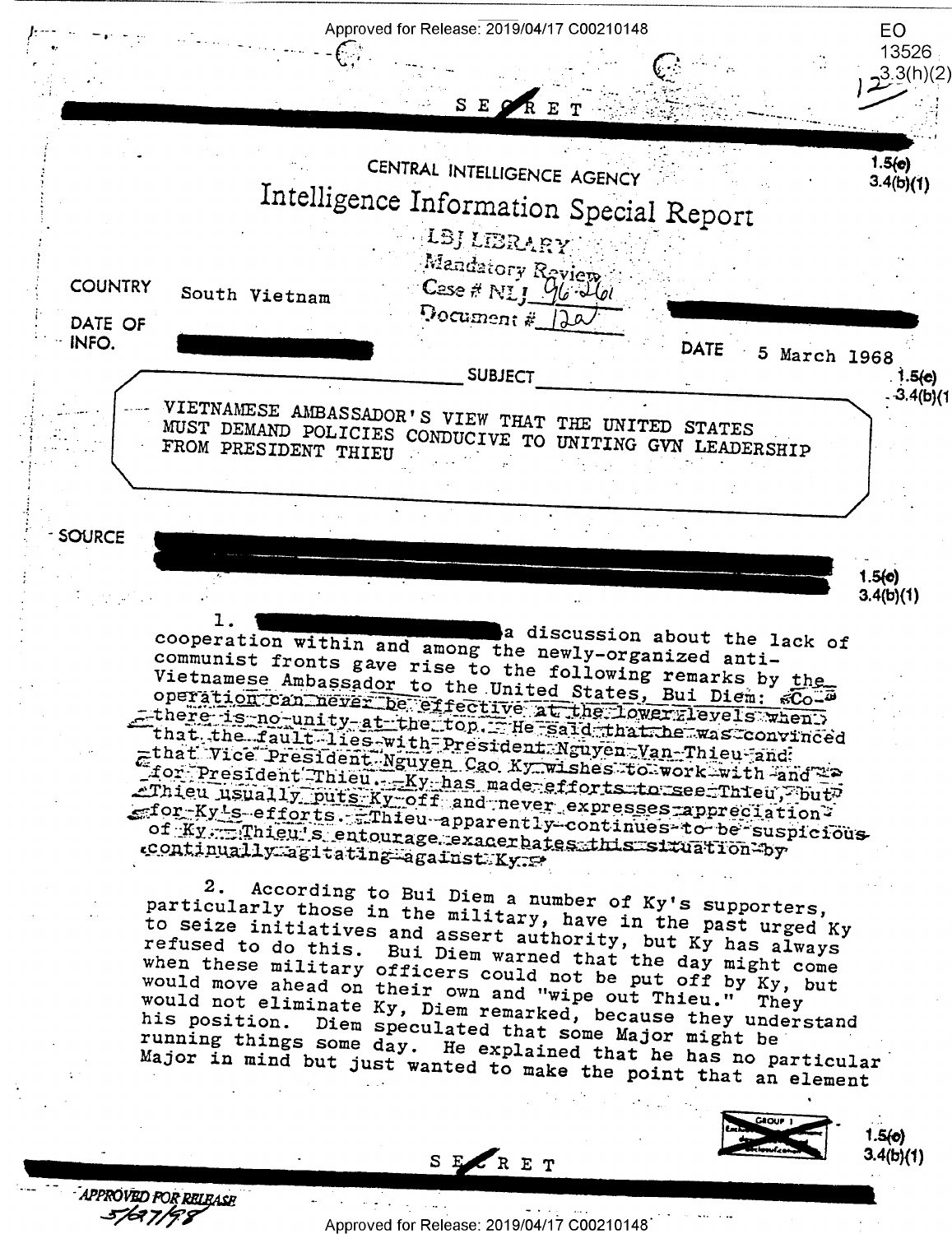Approved for Release: 2019/04/17 C00210148

SEPRET

of younger army officers exists which will not be content to see the country slipping down the drain because of inefficiency at the top.

BuigDiemgaid that the United States should tell Thieu 3. directly-and "inside of four walls" the following:

The United-States supports Thieu and Ky-zas Α. FPresident and Vice President; supports them jointly; does not support Ky over Thieu; and will not support any effort by Ky to take over the government from Thieu.

B. There are many evidences that Thieu and Ky are not cooperating efficiently-and that their staffs are working at cross purposes ware

Thieu must put aside his suspicions of Xy - He - $\mathbf{C}$ . must-arrange-a-division of responsibilities with Ky southat both may work harmoniously and effectively towards their mutual goals. As President, Thieu must take the initiative in calling Ky<sub>rs</sub>seeking his active cooperations and giving thim responsibilities.

Thieugmustaputaan endato the divisive attitudes. D. and activities of his staff. If certain officials cannotal put aside their petty rivalries and cooperate effectively with other elements of the government, they must be replaced.

E. Finally, Thieu should be reminded that history  $\texttt{will}$  not judge him by his goodwill but by his accomplishments. The government's successes and failures will be his successes The government can succeed only if it is sunited and failures. in purpose and aggressive in meeting its challenges.

Bui Diem said that Thieu would mothesent such strong  $4.$ glanguage and would not react negatively. Thieu would not show much reaction at all initially, but would think it over that night in bed. Diem explained that this is the difference between Ky and Thieu. Ky-would react emotionally, white Thieu would accept-it because he would recognize that he would have to accept it. It is rhowever Thieu and not Ky who needs this lecture, Diem said -

SEPRET

Approved for Release: 2019/04/17 C00210148

 $1.5(0)$  $3,4(b)(1)$ 

 $1.5(e)$  $3.4(b)(1)$